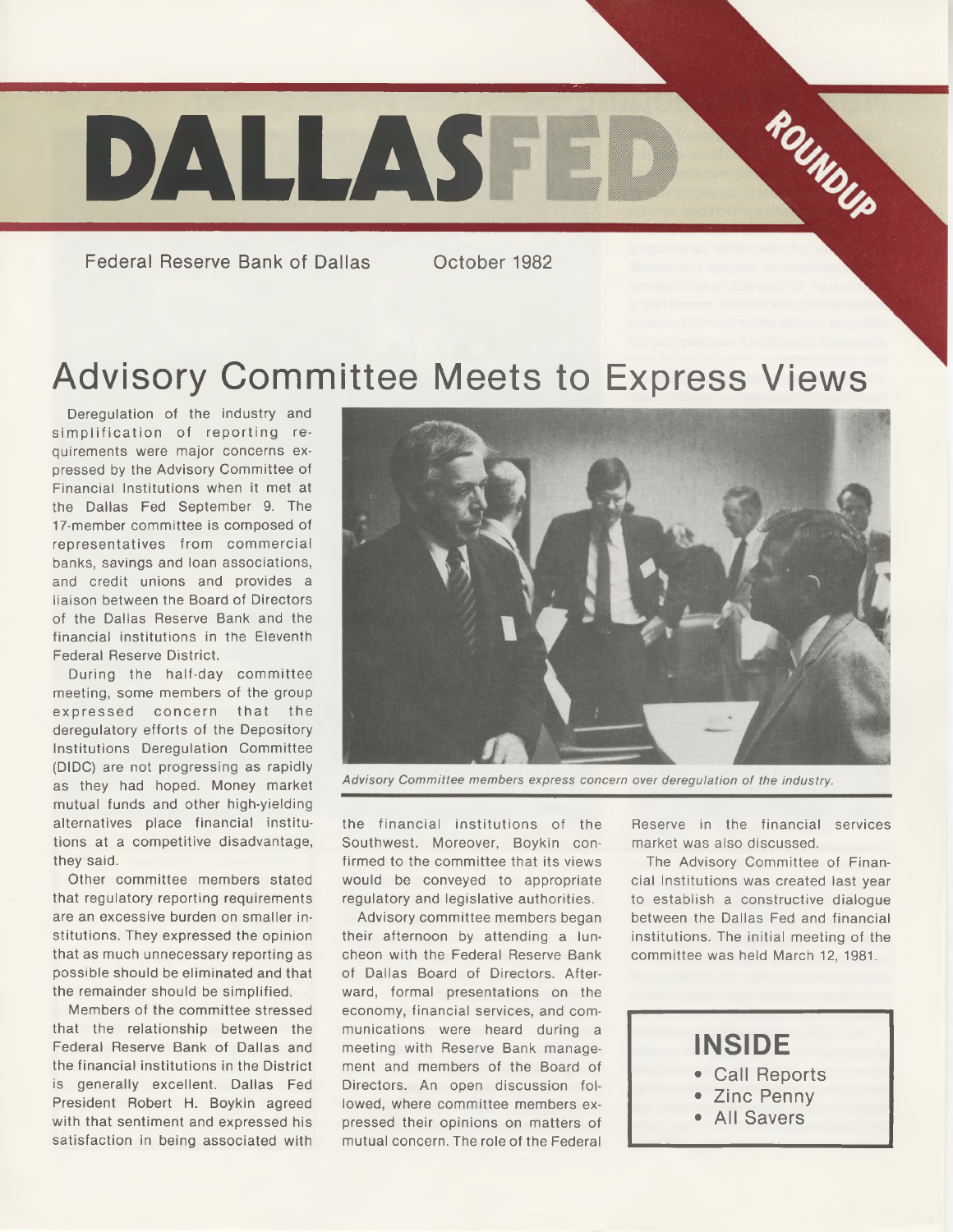### New Safekeeping Services Announced

The Federal Reserve Bank of Dallas announced that it has broadened its securities safekeeping services to include three new categories of definitive securities which can now be held in vaults at the Fed. These new categories of securities are equity securities such as stocks and bonds, certificates of deposit, and bankers' acceptances. Securities owned by a financial institution or owned by an institution's customers are eligible for this new service.

Institutions often use Federal Reserve safekeeping services not only as a security measure, but to have their securities readily available for use as collateral on discount window loans. A variety of custody classes are offered by the Dallas Fed to allow institutions to categorize securities as they wish and meet internal controls.



Definitive securities are kept safe behind this massive vault door.

### Better Information is Aim Of Call Report Revisions

All federally-insured commercial banks will begin reporting data on past due and other nonperforming loans to federal regulators at the end of this year through the quarterly Reports of Condition and Income, known as Call Reports by the industry.

The Federal Financial Institutions Examination Council (FFIEC), which is composed of representatives from several federal regulatory agencies, recently announced that major revisions to the Call Reports would be implemented beginning March 31, 1984. At the same time, however, the council decided that certain key sections of the revised reports require earlier implementation.

The FFIEC believes these sections are pertinent to the immediate supervisory needs of the agencies and that the data is essential to the effective monitoring and supervising of the nation's banking system.

Banks will begin reporting informa-

tion on past due, nonaccrual and renegotiated loans and lease financing receivables beginning with the December 31,1982 reports. In addition, this new information will be made available to the public beginning with the June 30, 1983 reports. Earlier implementation of other sections of the Call Reports will take place in 1983.

The FFIEC's main objective in revising the Call Reports is to obtain additional information it needs to monitor individual bank condition and performance. The revisions include certain additions to information required to be reported as well as elimination of some current requirements.

Call Reports involve separate reporting forms and requirements for three categories of banks: banks with foreign offices, banks with domestic offices only and assets of \$100 million or more, and banks with domestic offices only and assets of less than \$100 million.

### Reg Z Revised

The Official Staff Commentary to Regulation Z was revised effective September 17, 1982 to provide more flexibility for institutions governed by the regulation while preserving the basic consumer protection. The mandatory compliance date for the revised commentary, which applies and interprets the truth in lending regulation, will be April 1, 1983.

The issues dealt with in the revised commentary include variable-rate open-end credit, finance charge rules, prepayment disclosures, and mortgage financing plan disclosures.

October 1 marks the mandatory compliance date for the new Regulation Z, which had been revised effective April 1, 1981 under the Truth in Lending Simplification Act of 1980. Institutions were given the choice of compliance with either the old or new regulation during the interim before the mandatory October 1 date.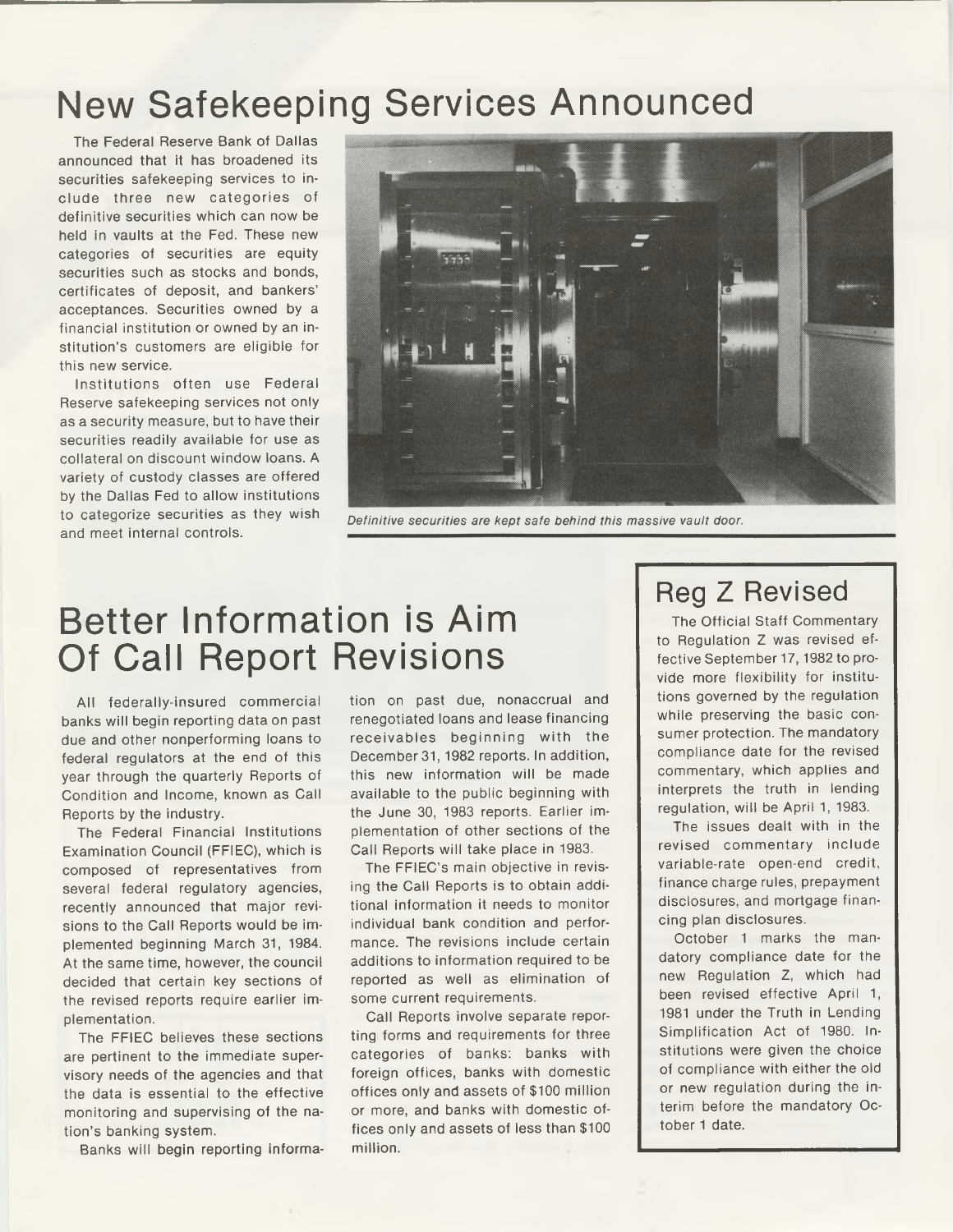## A Zinc Penny For Your Thoughts

Pennies. Somehow they collect in pockets, drawers, and jars. They multiply as mysteriously as coat hangers left unguarded in the hall closet.

As familiar as the penny is, it is undergoing a change. At the beginning of 1982, the Philadelphia mint began producing pennies containing 97 percent zinc and three percent copper, and several Eastern Reserve Banks began distribution. This is exactly the reverse from the previous mix of 97 percent copper and three percent zinc. The copper-coated pennies look iden-

slight problem for the Federal Reserve's Cash Department. All coins currently coming into the Fed are verified by weight. According to Charles Worley, manager of the Dallas Fed's Cash Department, "We will have to verify each bag by piece counting for awhile."

When the new pennies are distributed through the Dallas Fed early in 1983, all bags of incoming pennies will be individually counted for approximately one year to compensate for the mixture of copper and zinc pennies. Why only one year? "Pennies just dismore than their face value in copper.

Some pennies have increased in value, however. Known as "wheaties" because they have two stalks of wheat on the back, these pennies are now worth two cents apiece. Their value increased in 1959 when the Lincoln Memorial replaced the wheat design on the back of the penny.

The penny hasn't always been the lowest coin denomination. In 1793, copper cents and half-cents about the size of the present quarter and nickel were minted in Philadelphia. The halfcent eventually became obsolete and



Pennies are currently weighed for verification (left), but will be piece counted for the interim period (right).

tical to the mostly-copper older pennies. However, the new pennies cost less to mint. It costs the government six-tenths of a cent to produce a zinc penny, compared to nine-tenths of a cent to make a copper penny. With approximately 12 billion pennies minted per year, that difference results in a yearly savings of \$36 million.

The new zinc pennies also weigh less than the copper pennies—21 percent less. This means a \$50 bag of zinc pennies will weigh 27 pounds instead of the 34 pounds copper pennies weigh. The weight difference poses a

appear," says Worley. Whether people hoard them, stash them in jars, or throw them in fountains, pennies simply do not circulate like other coins. Every month, large quantities of pennies are distributed to financial institutions. Of those sent out, less than one percent are returned to the Fed as excess.

Do pennies disappear because of widespread hoarding? According to Worley, this is sometimes the case. However, even though people may believe the copper pennies will become more valuable, they will never be worth the Indian head penny took over as the lowest denomination coin. In 1909, the profile of Abraham Lincoln was placed on the front of the penny. All but one of the currently minted coins honor past U.S. presidents. The exception is the small dollar coin introduced in 1979 which honors Susan B. Anthony, famous advocate of women's rights.

Even though pennies are often looked upon as nuisances, they do serve a useful function in society. After all, what can substitute for a penny when the bill at the gas station is \$15.01?